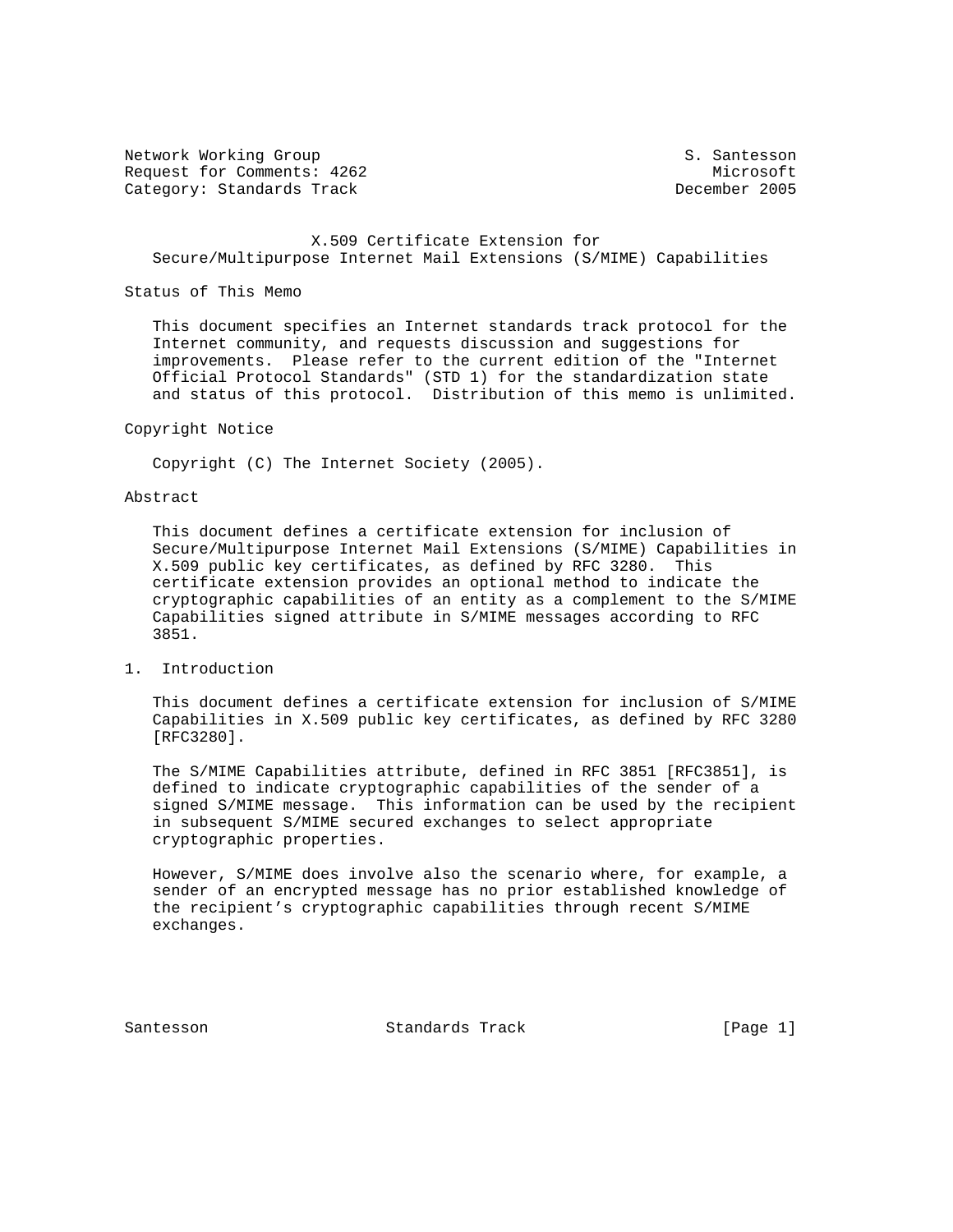In such a case, the sender is forced to rely on out-of-band means or its default configuration to select a content encryption algorithm for encrypted messages to recipients with unknown capabilities. Such default configuration may, however, be incompatible with the recipient's capabilities and/or security policy.

 The solution defined in this specification leverages the fact that S/MIME encryption requires possession of the recipient's public key certificate. This certificate already contains information about the recipient's public key and the cryptographic capabilities of this key. Through the extension mechanism defined in this specification, the certificate may also identify the subject's cryptographic S/MIME capabilities. This may then be used as an optional information resource to select appropriate encryption settings for the communication.

 This document is limited to the "static" approach where asserted cryptographic capabilities remain unchanged until the certificate expires or is revoked. Other "dynamic" approaches, which allow retrieval of certified dynamically updateable capabilities during the lifetime of a certificate, are out of scope of this document.

1.1. Terminology

 The key words "MUST", "MUST NOT", "REQUIRED", "SHALL", "SHALL NOT", "SHOULD", "SHOULD NOT", "RECOMMENDED", "MAY", and "OPTIONAL" in this document are to be interpreted as described in RFC 2119 [STDWORDS].

2. S/MIME Capabilities Extension

This section defines the S/MIME Capabilities extension.

 The S/MIME Capabilities extension data structure used in this specification is identical to the data structure of the SMIMECapabilities attribute defined in RFC 3851 [RFC3851]. (The ASN.1 structure of smimeCapabilities is included below for illustrative purposes only.)

 smimeCapabilities OBJECT IDENTIFIER ::=  $\{iso(1)$  member-body(2) us(840) rsadsi(113549) pkcs(1) pkcs-9(9) 15}

SMIMECapabilities ::= SEQUENCE OF SMIMECapability

 SMIMECapability ::= SEQUENCE { capabilityID OBJECT IDENTIFIER, parameters ANY DEFINED BY capabilityID OPTIONAL }

Santesson **Standards Track** [Page 2]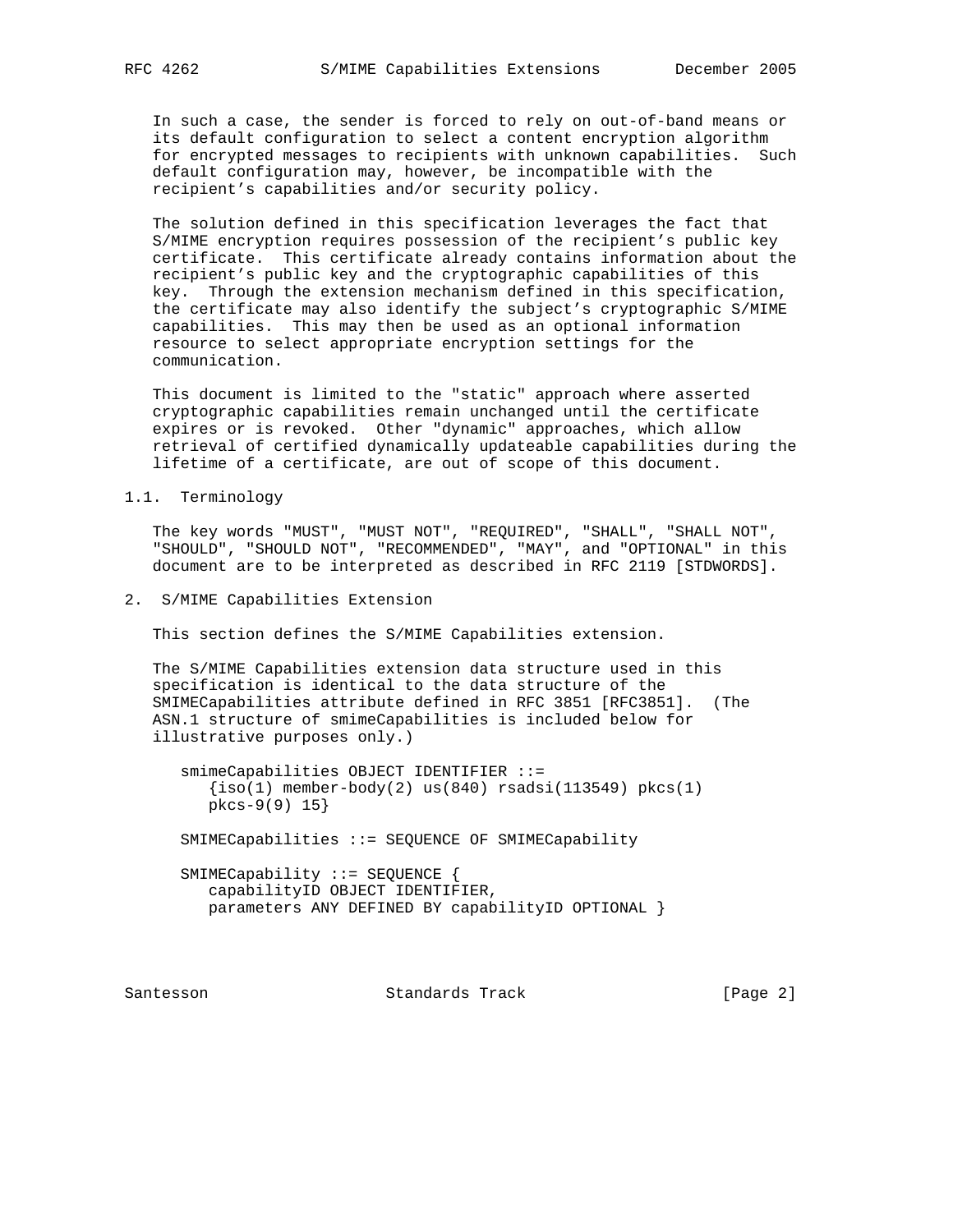All content requirements defined for the SMIMECapabilities attribute in RFC 3851 apply also to this extension.

 There are numerous different types of S/MIME Capabilities that have been defined in various documents. While all of the different capabilities can be placed in this extension, the intended purpose of this specification is mainly to support inclusion of S/MIME Capabilities specifying content encryption algorithms.

 Certification Authorities (CAs) SHOULD limit the type of included S/MIME Capabilities in this extension to types that are considered relevant to the intended use of the certificate.

 Client applications processing this extension MAY at their own discretion ignore any present S/MIME Capabilities and SHOULD always gracefully ignore any present S/MIME Capabilities that are not considered relevant to the particular use of the certificate.

This extension MUST NOT be marked critical.

3. Use in Applications

 Applications using the S/MIME Capabilities extension SHOULD NOT use information in the extension if more reliable and relevant authenticated capabilities information is available to the application.

 It is outside the scope of this specification to define what is, or is not, regarded as a more reliable source of information by the application that is using the certificate.

4. Security Considerations

 The S/MIME Capabilities extension contains a statement about the subject's capabilities made at the time of certificate issuance. Implementers should therefore take into account any effect caused by the change of these capabilities during the lifetime of the certificate.

 Change in the subject's capabilities during the lifetime of a certificate may require revocation of the certificate. Revocation should, however, only be motivated if a listed algorithm is considered broken or considered too weak for the governing security policy.

Santesson Standards Track [Page 3]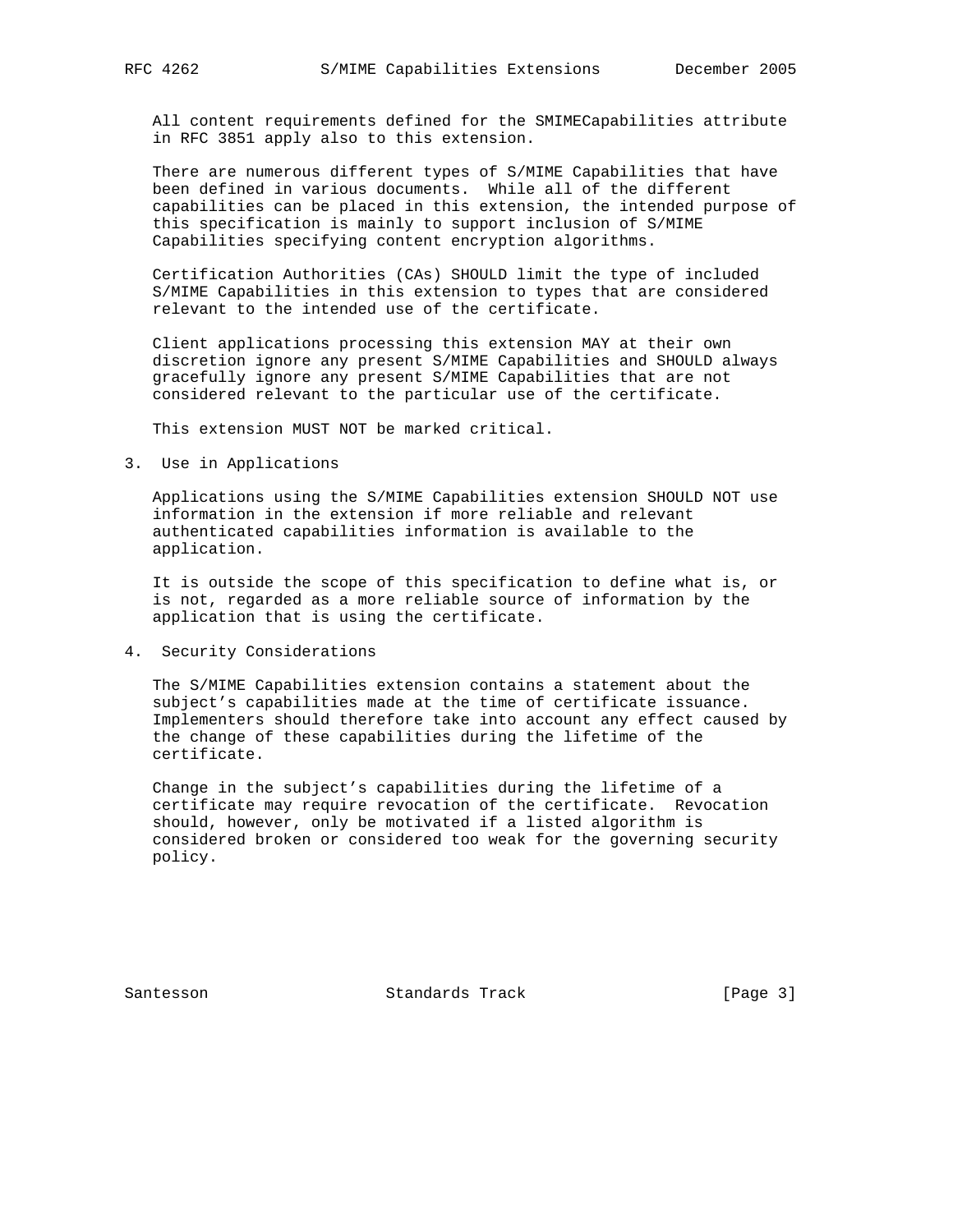Implementers should take into account that the use of this extension does not change the fact that it is always the responsibility of the sender to choose sufficiently strong encryption for its information disclosure.

- 5. Normative References
	- [STDWORDS] Bradner, S., "Key words for use in RFCs to Indicate Requirement Levels", BCP 14, RFC 2119, March 1997.
	- [RFC3280] Housley, R., Polk, W., Ford, W., and D. Solo, "Internet X.509 Public Key Infrastructure Certificate and Certificate Revocation List (CRL) Profile", RFC 3280, April 2002.
	- [RFC3851] Ramsdell, B., "Secure/Multipurpose Internet Mail Extensions (S/MIME) Version 3.1 Message Specification", RFC 3851, July 2004.

Author's Address

 Stefan Santesson Microsoft Tuborg Boulevard 12 2900 Hellerup Denmark

EMail: stefans@microsoft.com

Santesson Standards Track [Page 4]